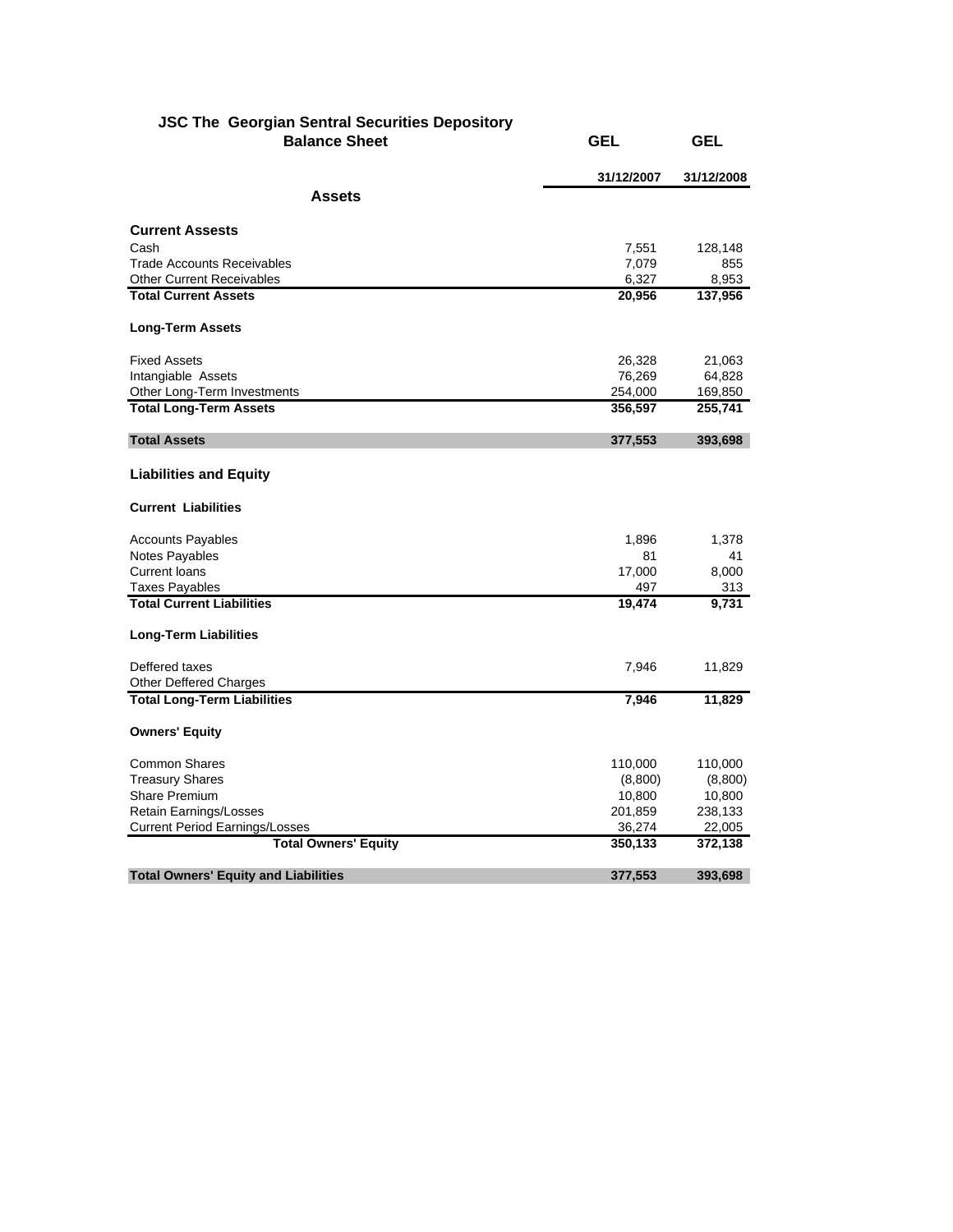# **JSC The Georgian Sentral Securities Depository**

#### **Income Statement**

|                                          | <b>GEL</b>         | <b>GEL</b>          |
|------------------------------------------|--------------------|---------------------|
|                                          | 01.01.07 -01.12.07 | 01.01.08 -.31.12.08 |
| <b>Operating Revenues</b>                |                    |                     |
| Membership fee                           | 4,710              | 4,675               |
| <b>Commissions Fee</b>                   | 100,818            | 26,330              |
| The GSE Service Commissions              |                    | 4,000               |
| <b>Total Operating Revenues</b>          | 105,528            | 35,005              |
| <b>Operating Expenses</b>                |                    |                     |
| Wages                                    | 39,690             | 56,345              |
| Depreciation                             | 13,611             | 16,706              |
| Rent                                     | 2,900              | 3,000               |
| Audit                                    | 1,150              | 650                 |
| <b>Bad debts</b>                         | 90                 |                     |
| Taxes                                    | 832                | 942                 |
| Other operating expenses                 | 569                | 4,077               |
| <b>Total Operating Expenses</b>          | 58,842             | 81,721              |
| <b>Operating</b><br><b>Profit/Losses</b> | 46,686             | (46, 716)           |
| <b>Non Operating Revenues</b>            |                    |                     |
| <b>Other Non Operating Revenues</b>      | 13                 |                     |
| Interest Income                          |                    | 72,718              |
| Exchange rates income                    |                    | 7,723               |
| Dividends                                |                    | 1,286               |
| <b>Total Non Operating Revenues</b>      | $\overline{13}$    | 81,727              |
| <b>Non Operating Expenses</b>            |                    |                     |
| Representative expenses                  | 772                |                     |
| Interest expenses                        |                    | 7,221               |
| loan expenses                            |                    | 1,663               |
| <b>Other Non Operating Expenses</b>      | 585                | 240                 |
| <b>Total Non Operating Expenses</b>      | 1,357              | 9,124               |
| <b>Non Operating Profit/Losses</b>       | (1, 344)           | 72,604              |
| <b>Income Before Taxes</b>               | 45,342             | 25,888              |
| <b>Income Tax</b>                        | 9,068              | 3,883               |
| <b>Net Income/Losses</b>                 | 36,274             | 22,005              |
|                                          |                    |                     |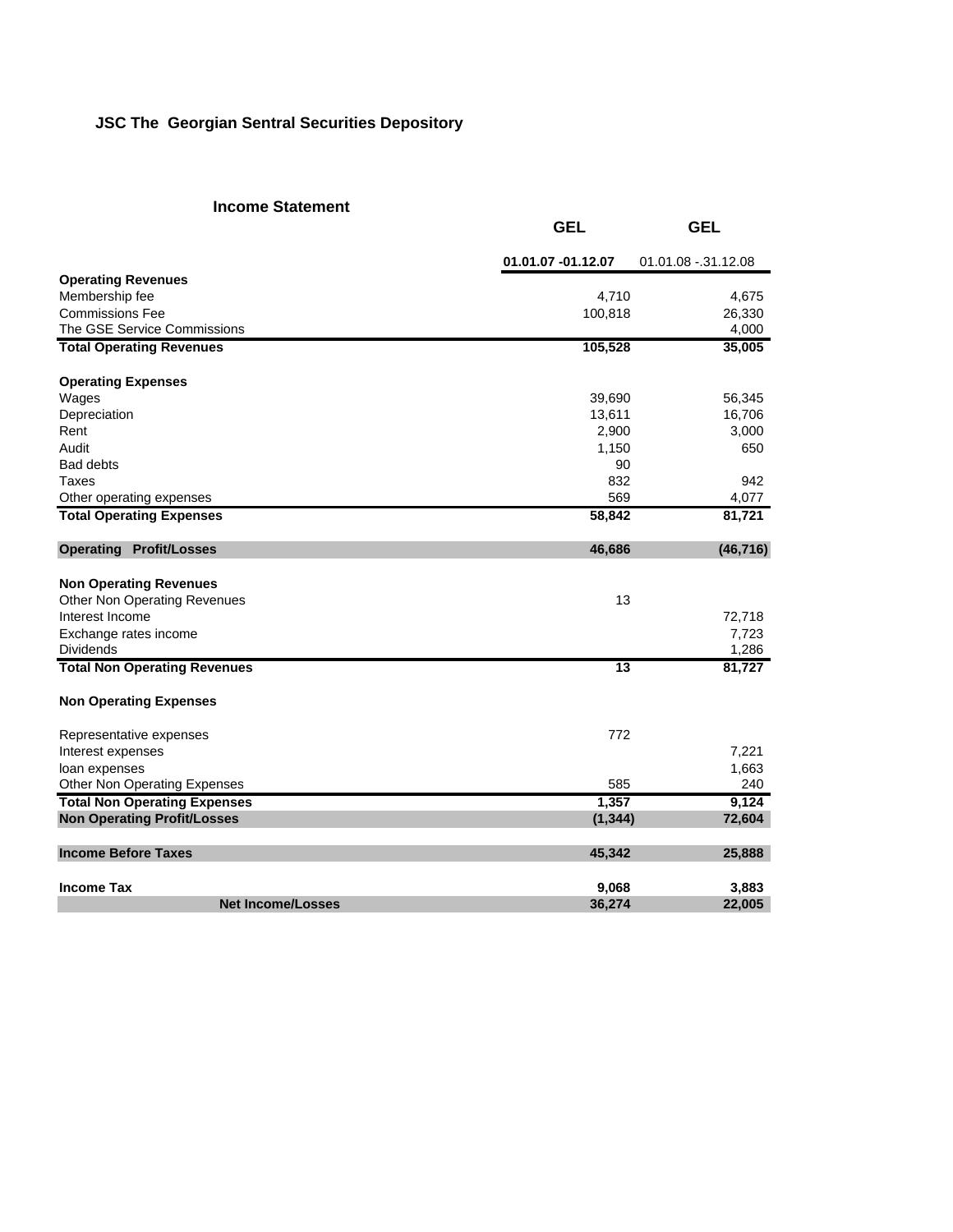# **JSC The Georgian Sentral Securities Depository**

| <b>Cash Flows</b><br><b>Statement</b>                                                                                                | <b>GEL</b>                               | <b>GEL</b>                         |
|--------------------------------------------------------------------------------------------------------------------------------------|------------------------------------------|------------------------------------|
| <b>Indirect Method</b>                                                                                                               | 31/12/2007                               | 31/12/2008                         |
| <b>Cash from Operating Activities</b><br>Net Income/Losses<br>Depeciation<br><b>Accounts Receivables</b><br><b>Accounts Payables</b> | 36,274<br>13,611<br>(2,592)<br>(25, 845) | 22,005<br>16,706<br>3,598<br>3,140 |
| <b>Net Cash From Operating Activities</b>                                                                                            | 21,447                                   | 45,448                             |
| <b>Cash From Invetments</b><br>Invetments in Intengable Assets<br>Long - Term Invetments                                             | (52, 330)<br>(180,000)                   | 84,150                             |
| <b>Net Cash from Invetments</b>                                                                                                      | (232, 330)                               | 84,150                             |
| <b>Cash from Financing Activities</b><br>Current Ioan                                                                                | 17,000                                   | (9,000)                            |
| <b>Net Cash from Finance</b>                                                                                                         | 17,000                                   | (9,000)                            |
| <b>Net cash Flows</b>                                                                                                                | (193, 883)                               | 120,598                            |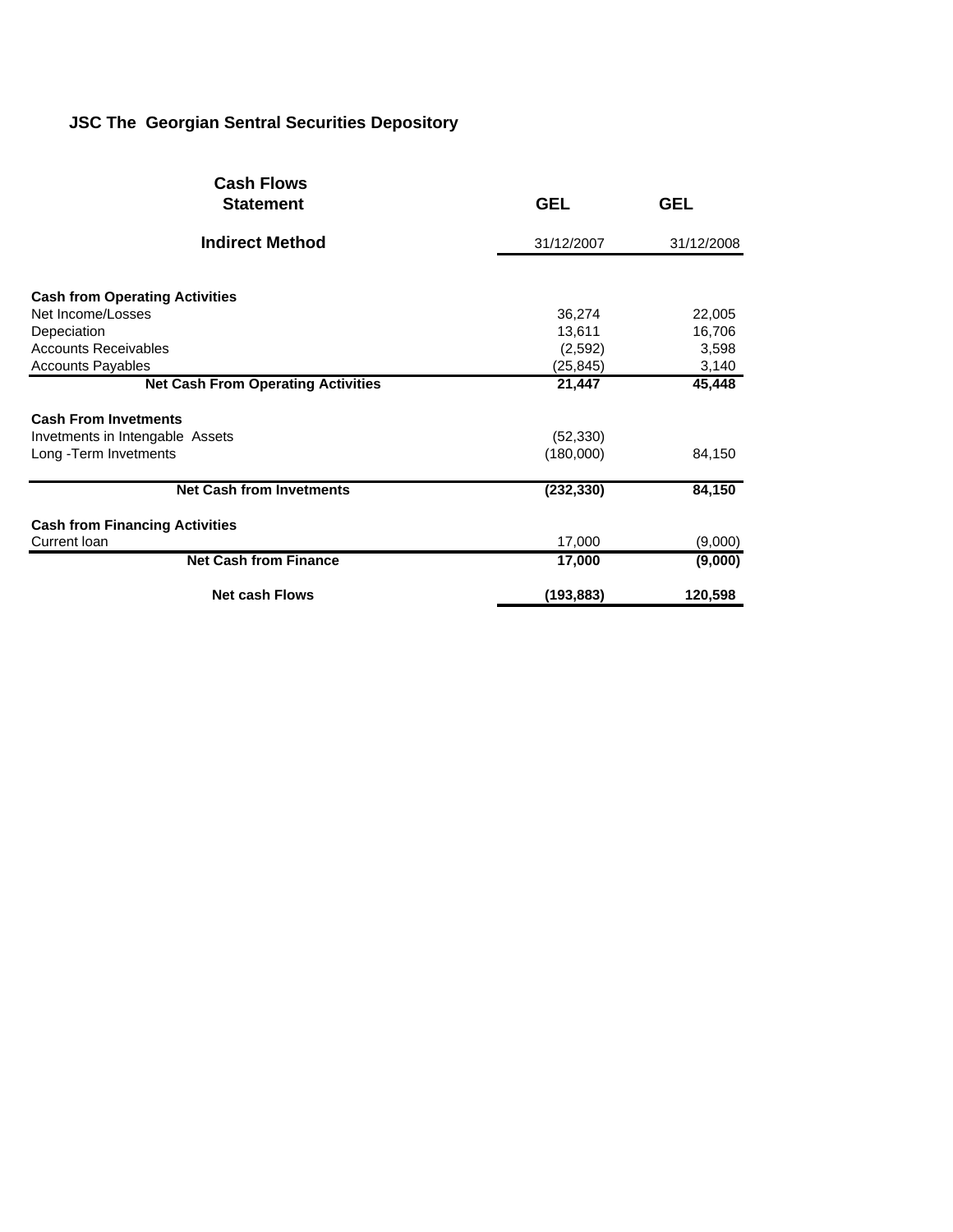# **JSC The Georgian Sentral Securities Depository**

### **Owenrs' Equity**

#### სააქციო კაპიტალი შეუვსებ<u>ე</u>ლი კაპიტალი საემისიო კაპიტალი გადაფასების რეზერვი აკუმულირებული <sub>-</sub> მოგება/ზარალი შესაბამისი ა<br>პერიოდის .<br>მოგება/ზარალის <sub>.</sub><br>\_ჩათვლით სულ საკუთარი კაპიტალი **31/12/2007 110,000 (8,800) 10,800 - 238,133 350,133** Share Premium Revaluation Reservs **-** Current Period Earnings/Losses 22,005 **22,005 31/12/2008 110,000 (8,800) 10,800 - 260,138 372,138**

ლარეპში